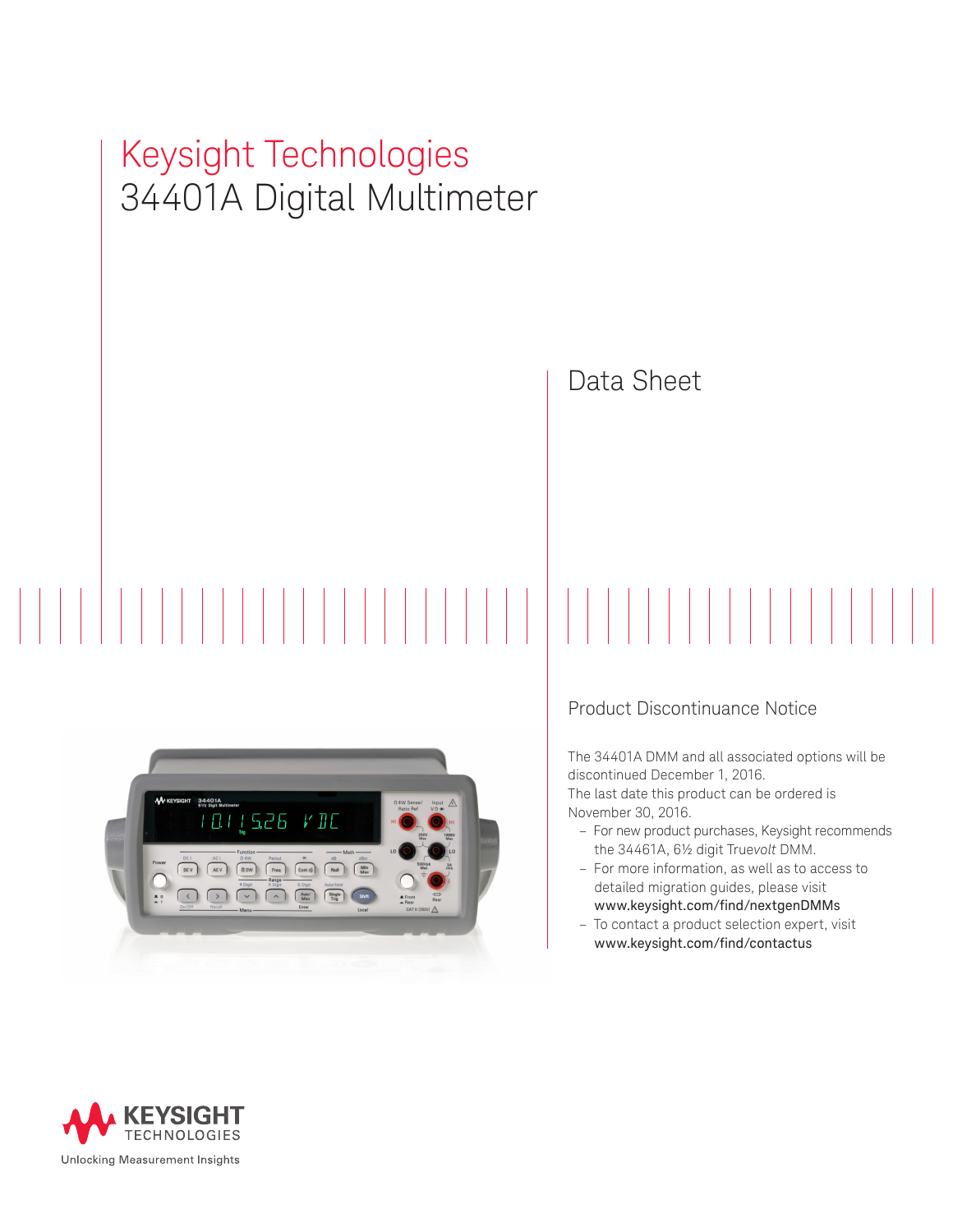# Measurement capability

- 6½ digit resolution
- 10 measurement functions: DC/AC voltage, DC/AC current, 2- and 4-wire resistance, diode, continuity, frequency, period
- Basic accuracy: 0.0035% DC, 0.06% AC
- 1000 V max voltage input, 3 A max current input

# System Capability

- 1000 readings/second
- 512 reading memory

### [www.keysight.com/find/dmm](http://www.keysight.com/find/dmm)

# Superior performance

The Keysight Technologies, Inc. 34401A multimeter gives you the performance you need for fast, accurate bench and system testing. The 34401A provides a combination of resolution, accuracy and speed that rivals DMMs costing many times more. 6½ digits of resolution, 0.0015% basic 24-hr dcV accuracy and 1,000 readings/s direct to GPIB assure you of results that are accurate, fast, and repeatable.

# Use it on your benchtop

The 34401A was designed with your bench needs in mind. Functions commonly associated with bench operation, like continuity and diode test, are built in. A Null feature allows you to remove lead resistance and other fixed offsets in your measurements. Other capabilities like min/max/avg readouts and direct dB and dBm measurements make checkout with the 34401A faster and easier.

The 34401A gives you the ability to store up to 512 readings in internal memory. For troubleshooting, a reading hold feature lets you concentrate on placing your test leads without having to constantly glance at the display.

# Use it for systems testing

For systems use, the 34401A gives you faster bus throughput than any other DMM in its class. The 34401A can send up to 1,000 readings/s directly across GPIB in user-friendly ASCII format.

You also get both GPIB and RS-232 interfaces as standard features. Voltmeter Complete and External Trigger signals are provided so you can synchronize to other instruments in your test system. In addition, a TTL output indicates Pass/Fail results when limit testing is used.

To ensure both forward and backward compatibility, the 34401A includes three command languages (SCPI, Keysight 3478A and Fluke8840A/42A), so you don't have to rewrite your existing test software. An optional rack mount kit is available.

# Easy to use

Commonly accessed attributes, such as functions, ranges, and resolution are selected with a single button press.

Advanced features are available using menu functions that let you optimize the 34401A for your applications.

The included Keysight IntuiLink software allows you to put your captured data to work easily, using PC applications such as Microsoft Excel or Word to analyze, interpret, display, print, and document the data you get from the 34401A. You can specify the meter setup and take a single reading or log data to the Excel spreadsheet in specified time intervals. Programmers can use ActiveX components to control the DMM using SCPI commands. To find out more about IntuiLink, visit [www.keysight.com/find/intuilink](http://www.keysight.com/find/intuilink)

## 3-year warranty

With your 34401A, you get full documentation, a high-quality test lead set, calibration certificate with test data, and a 3-year warranty, all for one low price.

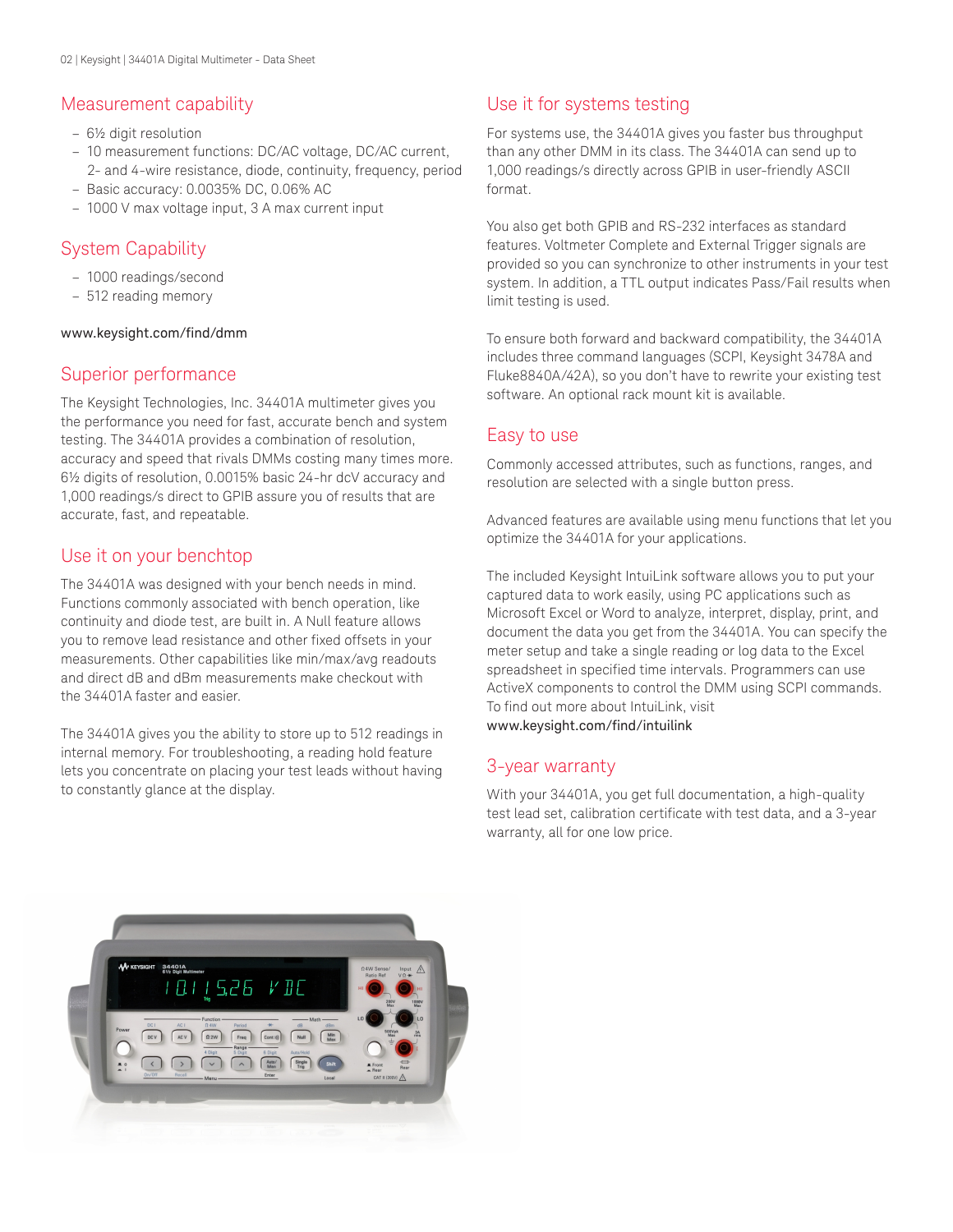# Accuracy Specifications  $\pm$  (% of reading + % of range)<sup>1</sup>

| <b>Function</b>                     | Range <sup>3</sup>                                                                                     | Frequency, etc.                                                                                                 | 24 hour <sup>2</sup><br>$23 \pm 1$ °C                                                                                                     | 90 day<br>$23 \pm 5$ °C                                                                                                           | 1 year<br>$23 \pm 5$ °C                                                                                                           | <b>Temperature coefficient</b><br>$0 - 18 °C$<br>$28 - 55 °C$                                                                                   |
|-------------------------------------|--------------------------------------------------------------------------------------------------------|-----------------------------------------------------------------------------------------------------------------|-------------------------------------------------------------------------------------------------------------------------------------------|-----------------------------------------------------------------------------------------------------------------------------------|-----------------------------------------------------------------------------------------------------------------------------------|-------------------------------------------------------------------------------------------------------------------------------------------------|
| DC voltage                          | 100.0000 mV<br>1.000000V<br>10.00000V<br>100.0000 V<br>1000.000 V                                      |                                                                                                                 | $0.0030 + 0.0030$<br>$0.0020 + 0.0006$<br>$0.0015 + 0.0004$<br>$0.0020 + 0.0006$<br>$0.0020 + 0.0006$                                     | $0.0040 + 0.0035$<br>$0.0030 + 0.0007$<br>$0.0020 + 0.0005$<br>$0.0035 + 0.0006$<br>$0.0035 + 0.0010$                             | $0.0050 + 0.0035$<br>$0.0040 + 0.0007$<br>$0.0035 + 0.0005$<br>$0.0045 + 0.0006$<br>$0.0045 + 0.0010$                             | $0.0005 + 0.0005$<br>$0.0005 + 0.0001$<br>$0.0005 + 0.0001$<br>$0.0005 + 0.0001$<br>$0.0005 + 0.0001$                                           |
| True rms AC<br>voltage <sup>4</sup> | 100.0000 mV                                                                                            | $3 - 5$ Hz<br>$5 - 10$ Hz<br>10 Hz - 20 kHz<br>$20 - 50$ kHz<br>$50 - 100$ kHz<br>$100 - 300$ kHz $^6$          | $1.00 + 0.03$<br>$0.35 + 0.03$<br>$0.04 + 0.03$<br>$0.10 + 0.05$<br>$0.55 + 0.08$<br>$4.00 + 0.50$                                        | $1.00 + 0.04$<br>$0.35 + 0.04$<br>$0.05 + 0.04$<br>$0.11 + 0.05$<br>$0.60 + 0.08$<br>$4.00 + 0.50$                                | $1.00 + 0.04$<br>$0.35 + 0.04$<br>$0.06 + 0.04$<br>$0.12 + 0.05$<br>$0.60 + 0.08$<br>$4.00 + 0.50$                                | $0.100 + 0.004$<br>$0.035 + 0.004$<br>$0.005 + 0.004$<br>$0.011 + 0.005$<br>$0.060 + 0.008$<br>$0.20 + 0.02$                                    |
|                                     | 1.000000 V to<br>750.000 V                                                                             | $3 - 5$ Hz<br>$5 - 10$ Hz<br>10 Hz - 20 kHz<br>$20 - 50$ kHz<br>$50 - 100$ kHz $5$<br>$100 - 300$ kHz $^6$      | $1.00 + 0.02$<br>$0.35 + 0.02$<br>$0.04 + 0.02$<br>$0.10 + 0.04$<br>$0.55 + 0.08$<br>$4.00 + 0.50$                                        | $1.00 + 0.03$<br>$0.35 + 0.03$<br>$0.05 + 0.03$<br>$0.11 + 0.05$<br>$0.60 + 0.08$<br>$4.00 + 0.50$                                | $1.00 + 0.03$<br>$0.35 + 0.03$<br>$0.06 + 0.03$<br>$0.12 + 0.04$<br>$0.60 + 0.08$<br>$4.00 + 0.50$                                | $0.100 + 0.003$<br>$0.035 + 0.003$<br>$0.005 + 0.003$<br>$0.011 + 0.005$<br>$0.060 + 0.008$<br>$0.20 + 0.02$                                    |
| Resistance <sup>7</sup>             | $100.0000$ Ω<br>1.000000 kΩ<br>10.00000 kΩ<br>100.0000 kΩ<br>1.000000 MΩ<br>10.00000 MΩ<br>100.0000 MΩ | 1 mA current source<br>1 <sub>mA</sub><br>$100 \mu A$<br>$10 \mu A$<br>$5.0 \mu A$<br>500 nA<br>500 nA II 10 MΩ | $0.0030 + 0.0030$<br>$0.0020 + 0.0005$<br>$0.0020 + 0.0005$<br>$0.0020 + 0.0005$<br>$0.002 + 0.001$<br>$0.015 + 0.001$<br>$0.300 + 0.010$ | $0.008 + 0.004$<br>$0.008 + 0.001$<br>$0.008 + 0.001$<br>$0.008 + 0.001$<br>$0.008 + 0.001$<br>$0.020 + 0.001$<br>$0.800 + 0.001$ | $0.010 + 0.004$<br>$0.010 + 0.001$<br>$0.010 + 0.001$<br>$0.010 + 0.001$<br>$0.010 + 0.001$<br>$0.040 + 0.001$<br>$0.800 + 0.001$ | $0.0006 + 0.0005$<br>$0.0006 + 0.0001$<br>$0.0006 + 0.0001$<br>$0.0006 + 0.0001$<br>$0.0010 + 0.0002$<br>$0.0030 + 0.0004$<br>$0.1500 + 0.0002$ |
| DC current                          | 10.00000 mA<br>100.0000 mA<br>1.000000 A<br>3.00000 A                                                  | < 0.1 V burden voltage<br>0.6V<br>< 1.0 V<br>< 2.0 V                                                            | $0.005 + 0.010$<br>$0.010 + 0.010$<br>$0.050 + 0.010$<br>$0.100 + 0.010$                                                                  | $0.030 + 0.020$<br>$0.030 + 0.005$<br>$0.080 + 0.010$<br>$0.120 + 0.020$                                                          | $0.050 + 0.020$<br>$0.050 + 0.005$<br>$0.100 + 0.010$<br>$0.120 + 0.020$                                                          | $0.0020 + 0.0020$<br>$0.0020 + 0.0005$<br>$0.0050 + 0.0010$<br>$0.005 + 0.0020$                                                                 |
| True rms<br>AC current <sup>4</sup> | 1.000000 A                                                                                             | $3 - 5$ Hz<br>$5 - 10$ Hz<br>10 Hz - 5 kHz                                                                      | $1.00 + 0.04$<br>$0.30 + 0.04$<br>$0.10 + 0.04$                                                                                           | $1.00 + 0.04$<br>$0.30 + 0.04$<br>$0.10 + 0.04$                                                                                   | $1.00 + 0.04$<br>$0.30 + 0.04$<br>$0.10 + 0.04$                                                                                   | $0.100 + 0.006$<br>$0.035 + 0.006$<br>$0.015 + 0.006$                                                                                           |
|                                     | 3.00000 A                                                                                              | $3 - 5$ Hz<br>$5 - 10$ Hz<br>$10$ Hz $-5$ kHz                                                                   | $1.10 + 0.06$<br>$0.35 + 0.06$<br>$0.15 + 0.06$                                                                                           | $1.10 + 0.06$<br>$0.35 + 0.06$<br>$0.15 + 0.06$                                                                                   | $1.10 + 0.06$<br>$0.35 + 0.06$<br>$0.15 + 0.06$                                                                                   | $0.100 + 0.006$<br>$0.035 + 0.006$<br>$0.015 + 0.006$                                                                                           |
| Frequency<br>or period <sup>8</sup> | 100 mV to 750 V                                                                                        | $3 - 5$ Hz<br>$5 - 10$ Hz<br>$10 - 40$ Hz<br>40 Hz - 300 kHz                                                    | 0.10<br>0.05<br>0.03<br>0.006                                                                                                             | 0.10<br>0.05<br>0.03<br>0.01                                                                                                      | 0.10<br>0.05<br>0.03<br>0.01                                                                                                      | 0.005<br>0.005<br>0.001<br>0.001                                                                                                                |
| Continuity                          | $1000.0\ \Omega$                                                                                       | 1 mA test current                                                                                               | $0.002 + 0.030$                                                                                                                           | $0.008 + 0.030$                                                                                                                   | $0.010 + 0.030$                                                                                                                   | $0.001 + 0.002$                                                                                                                                 |
| Diode test <sup>9</sup>             | 1.0000V                                                                                                | 1 mA test current                                                                                               | $0.002 + 0.010$                                                                                                                           | $0.008 + 0.020$                                                                                                                   | $0.010 + 0.020$                                                                                                                   | $0.001 + 0.002$                                                                                                                                 |

1. Specifications are for 1 hr warm-up and 6½ digits, slow ac filter.<br>2. Relative to calibration standards.

2. Relative to calibration standards.<br>3. 20% over range on all ranges exce

3. 20% over range on all ranges except 1000 Vdc and 750 Vac ranges.<br>4. For sinewave input > 5% of range. For inputs from 1% to 5% of range

4. For sinewave input > 5% of range. For inputs from 1% to 5% of range and < 50 kHz, add 0.1% of range additional error.

5. 750 V range limited to 100 kHz or 8 x 107 Volt-Hz.

6. Typically 30% of reading error at 1 MHz.

7. Specifications are for 4-wire ohms function or 2-wire ohms using Math Null. Without Math Null, add 0.2 Ω additional error in 2-wire ohms function.<br>8. Japyt > 100 mV For 10 to 100 mV ipoute multiply % of reeding error y

8. Input > 100 mV. For 10 to 100 mV inputs multiply % of reading error x 10.<br>9. Accuracy specifications are for the voltage measured at the input terminal Accuracy specifications are for the voltage measured at the input terminals only. 1 mA test current is typical. Variation in the current source will create some variation in the voltage drop across a diode junction.







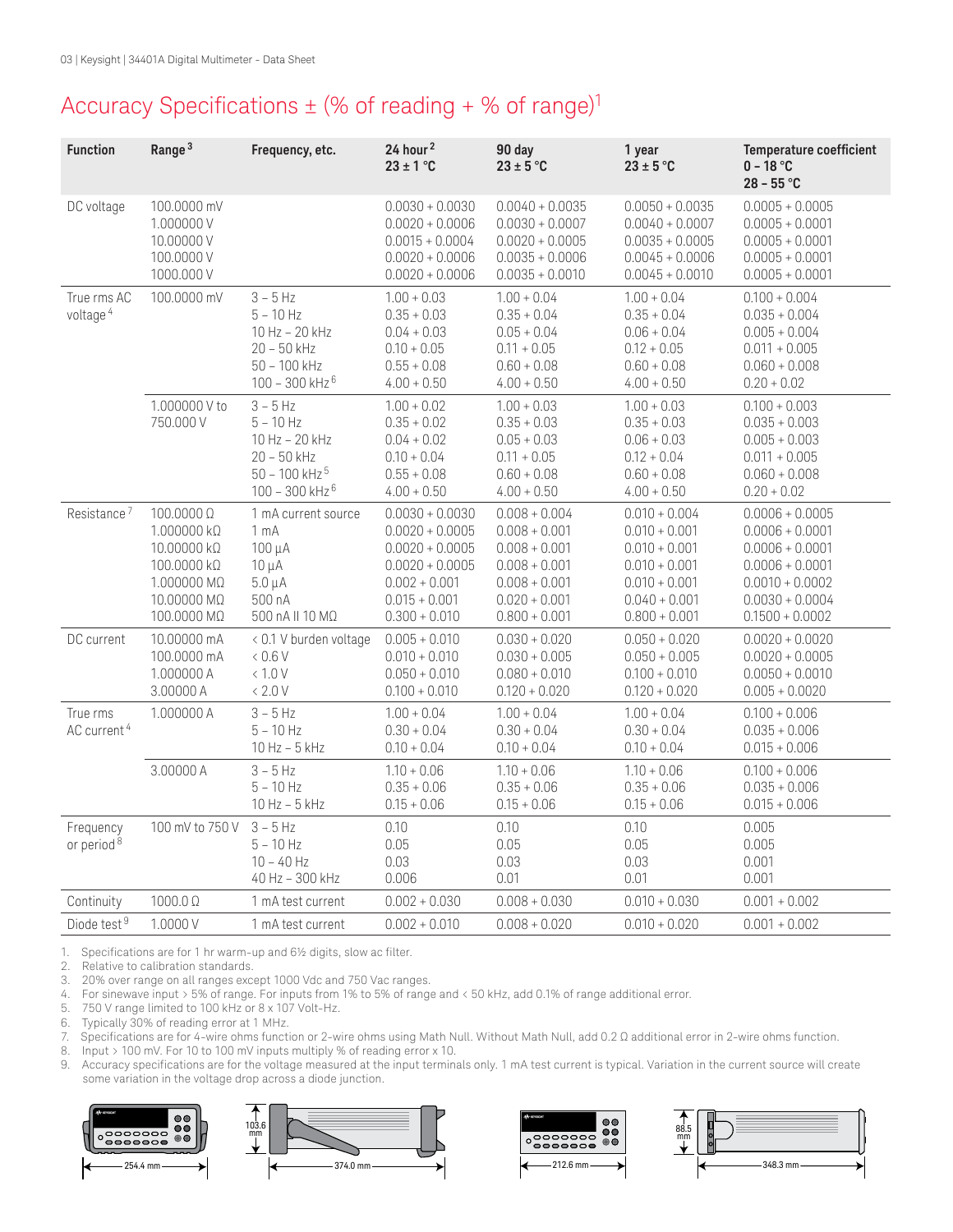# Measurement Characteristics

## **DC voltage**

| Measurement method                 | Continuously integrating multi-slope III A-D<br>converter                                                       |
|------------------------------------|-----------------------------------------------------------------------------------------------------------------|
| A-D linearity                      | 0.0002% of reading + 0.0001% of range                                                                           |
| Input resistance                   |                                                                                                                 |
| 10 MΩ or 0.1V, 1 V, 10 V<br>ranges | Selectable > 10,000 M $\Omega$                                                                                  |
| 100 V, 1000 V ranges               | $10 \text{ M}\Omega \pm 1\%$                                                                                    |
| Input bias current                 | < 30 pA at 25 °C                                                                                                |
| Input protection                   | 1000 V all ranges                                                                                               |
| dcV:dcV ratio accuracy             | $V_{input}$ accuracy + $V_{relevance}$ accuracy                                                                 |
| <b>True RMS AC voltage</b>         |                                                                                                                 |
| Measurement method                 | AC-coupled true rms-measures the AC<br>component of the input with up to 400 Vdc<br>of bias on any range        |
| Crest factor                       | Maximum of 5:1 at full scale                                                                                    |
| Additional crest factor            | Crest factor 1-2: 0.05% of reading                                                                              |
| errors (non-sinewave)              | Crest factor 2-3: 0.15% of reading                                                                              |
|                                    | Crest factor 3-4: 0.30% of reading                                                                              |
|                                    | Crest factor 4-5: 0.40% of reading                                                                              |
| Input impedance                    | 1 M $\Omega$ ± 2% in parallel with 100 pF                                                                       |
| Input protection                   | 750 Vrms all ranges                                                                                             |
| <b>Resistance</b>                  |                                                                                                                 |
| Measurement method                 | Selectable 4-wire or 2-wire ohms                                                                                |
|                                    | Current source referenced to LO input                                                                           |
| Maximum lead resistance            | 10% of range per lead for 100 Ω, 1 kΩ ranges                                                                    |
| $(4-wire)$                         | $1 k\Omega$ per lead on all other ranges                                                                        |
| Input protection                   | 1000 V all ranges                                                                                               |
| <b>DC</b> current                  |                                                                                                                 |
| Shunt resistance                   | 5 Ω for 10 mA, 100 mA                                                                                           |
|                                    | $0.1 \Omega$ for 1 A, 3 A                                                                                       |
| Input protection                   | Externally accessible 3 A 250 V fuse                                                                            |
|                                    | Internal 7 A 250 V fuse                                                                                         |
| <b>True RMS AC current</b>         |                                                                                                                 |
| Measurement method                 | Directly coupled to the fuse and shunt.<br>AC coupled true RMS measurement<br>(measures the AC component only). |
| Shunt resistance                   | $0.1 \Omega$ for 1 A and 3 A ranges                                                                             |
| Input protection                   | Externally accessible 3 A 250 V fuse                                                                            |
|                                    | Internal 7 A 250 V fuse                                                                                         |

| <b>Frequency and period</b>                             |                                             |                               |
|---------------------------------------------------------|---------------------------------------------|-------------------------------|
| Measurement method                                      | Reciprocal counting technique               |                               |
| Voltage ranges                                          | Same as AC voltage function                 |                               |
| Gate time                                               | 1 s, 100 ms, or 10 ms                       |                               |
| Continuity/diode                                        |                                             |                               |
| Response time                                           | 300 samples/s with audible tone             |                               |
| Continuity threshold                                    | Selectable from 1 $\Omega$ to 1000 $\Omega$ |                               |
| Measurement noise rejection 60 (50) Hz <sup>1</sup>     |                                             |                               |
| dc CMRR                                                 | 140 dB                                      |                               |
| ac CMRR                                                 | 70 dB                                       |                               |
| Integration time and normal mode rejection <sup>2</sup> |                                             |                               |
| 100 plc/1.67 s (2 s)                                    | 60 dB <sup>3</sup>                          |                               |
| 0 plc/167 ms (200 ms)                                   | 60 dB <sup>3</sup>                          |                               |
| 1 plc/16.7 ms (20 ms)                                   | 60 dB                                       |                               |
| $\langle$ 1 plc/3 ms or 800 $\mu$ s)                    | 0 dB                                        |                               |
| Operating characteristics <sup>4</sup>                  |                                             |                               |
| <b>Function</b>                                         | <b>Digits</b>                               | Reading/s                     |
| dcV, dcl, and resistance                                | $6\frac{1}{2}$                              | 0.6(0.5)                      |
|                                                         | $6\frac{1}{2}$                              | 6(5)                          |
|                                                         | $5\frac{1}{2}$                              | 60 (50)                       |
|                                                         | $5\frac{1}{2}$                              | 300                           |
|                                                         | $4\frac{1}{2}$                              | 1000                          |
| acV, acl                                                | $6\frac{1}{2}$                              | 0.15 slow (3 Hz)              |
|                                                         | $6\frac{1}{2}$                              | 1 medium (20 Hz)              |
|                                                         | $6\frac{1}{2}$                              | 10 fast (200 Hz) <sup>5</sup> |
|                                                         | $6\frac{1}{2}$                              | 50                            |
| Frequency or period                                     | $6\frac{1}{2}$                              | 1                             |
|                                                         | $5\frac{1}{2}$                              | 9.8                           |
|                                                         | $4\frac{1}{2}$                              | 80                            |

1. For 1 kΩ unbalanced in LO lead, ± 500 V peak maximum.

2. For power line frequency ± 0.1%.

3. For power line frequency ± 1% use 40 dB or ± 3% use 30 dB.

4. Reading speeds for 60 Hz and (50 Hz) operation.

5. Maximum useful limit with default settling delays defeated.

6. Speeds are for 4½ digits, delay 0, auto-zero and display OFF.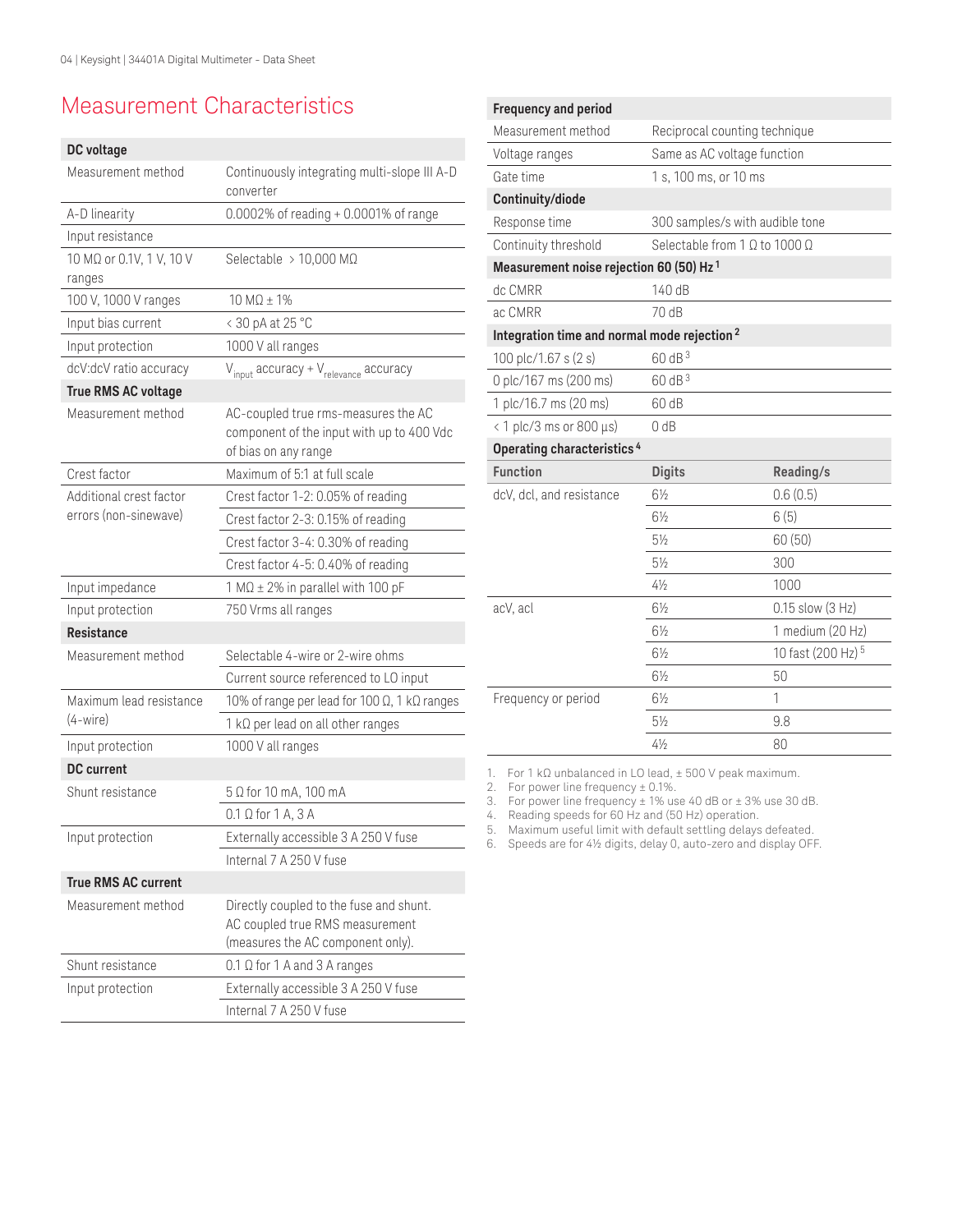# Measurement Characteristics, continued

#### **System speeds**

| Configuration rates                                          | 26/s to 50/s                                                        |  |
|--------------------------------------------------------------|---------------------------------------------------------------------|--|
| Autorange rate (dc Volts)                                    | >30/s                                                               |  |
| ASCII readings to RS-232                                     | 55/s                                                                |  |
| ASCII readings to GPIB                                       | 1000/s                                                              |  |
| Maximum internal trig rate                                   | 1000/s                                                              |  |
| Max. ext trig. rate to mem                                   | 1000/s                                                              |  |
| <b>Triggering and memory</b>                                 |                                                                     |  |
| Reading HOLD sensitivity                                     | 10%, 1%, 0.1%, or 0.01% of range                                    |  |
| Samples/trigger                                              | 1 to 50,000                                                         |  |
| Trigger delay                                                | 0 to 3600 s: 10 µs step size                                        |  |
| External trigger delay                                       | < 1 ms                                                              |  |
| External trigger jitter                                      | $< 500 \,\mu s$                                                     |  |
| Memory                                                       | 512 readings                                                        |  |
| <b>Math functions</b>                                        |                                                                     |  |
| NULL, min/max/average, dBm, dB, limit test (with TTL output) |                                                                     |  |
| <b>Standard programming languages</b>                        |                                                                     |  |
| SCPI (IEEE-488.2), Keysight 3478A, Fluke 8840A/42A           |                                                                     |  |
| <b>Accessories included</b>                                  |                                                                     |  |
|                                                              | Test lead kit with probe, alligator and grabber attachments         |  |
|                                                              | Operating manual, service manual, test report and power cord        |  |
| <b>General specifications</b>                                |                                                                     |  |
| Power supply                                                 | 100 V/120 V/220 V/240 V ± 10%                                       |  |
| Power line frequency                                         | 45 to 66 Hz and 360 to 440 Hz,                                      |  |
|                                                              | automatically sensed at power-on                                    |  |
| Power consumption                                            | 25 VA peak (10 W average)                                           |  |
| Operating environment                                        | Full accuracy for 0 to 55 °C, full accuracy to<br>80% R.H. at 40 °C |  |
| Storage temperature                                          |                                                                     |  |
|                                                              | $-40$ to 70 °C                                                      |  |
| Weight                                                       | 3.6 kg (8.0 lbs)                                                    |  |
| Safety                                                       | Designed to CSA, UL-1244, IEC-348                                   |  |
| RFI and ESD                                                  | MIL-461C, FTZ 1046, FCC                                             |  |
| Vibration and shock                                          | MIL-T-28800E, Type III, Class 5 (sine only)                         |  |

# Ordering Information

Keysight 34401A multimeter accessories included: Test lead kit with probe, alligator, and grabber attachments, calibration certificate, test report, and power cord. Also includes CD with: IntuiLink software, IVI and VXI PnP drivers, Quick start tutorial, user's guide, command quick reference, service guide, and data sheet.

## Options

| 34401A-A6J | ANSI Z540 compliant calibration |
|------------|---------------------------------|
|            |                                 |

## Accessories

| Probes/Leads/Clip accessories |                                                         |  |
|-------------------------------|---------------------------------------------------------|--|
| 11059A                        | Kelvin probe set                                        |  |
| 11060A                        | Surface mount device (SMD) test probes                  |  |
| 11062A                        | Kelvin clip set                                         |  |
| 34133A                        | Precision electronic test leads                         |  |
| 34134A                        | DC coupled current probe                                |  |
| 34136A                        | High voltage probe                                      |  |
| 34138A                        | Test lead set                                           |  |
| 34171B                        | Input terminal connector (sold in pairs)                |  |
| 34172B                        | Input calibration short (sold in pairs)                 |  |
| 34330A                        | 30 A current shunt                                      |  |
| E2308A                        | 5 k thermistor probe                                    |  |
| Y1133A                        | Low-thermal external digital multimeter<br>scanning kit |  |

# Rackmount kits

| 34190A Rackmount kit      | Designed for use with only one instrument,<br>mounted on either the left or the right side<br>of the rack                                                                                                                             |
|---------------------------|---------------------------------------------------------------------------------------------------------------------------------------------------------------------------------------------------------------------------------------|
| 34191A 2U Dual flange kit | Secures the instrument to the front of the<br>rack. This kit can be used with the 34194A<br>dual lock link kit to mount two half-width,<br>2U height instruments side-by side.                                                        |
| 34194A Dual lock link kit | Recommended for side-by-side<br>combinations and includes links for<br>instruments of different depths. This kit<br>can be used with the 34191A 2U dual flange<br>kit to mount two half-width, 2U height<br>instruments side-by-side. |

## Other accessories

| 34131A | Hard transit case                      |
|--------|----------------------------------------|
| 34161A | Accessory pouch                        |
| 34398A | $RS-232$ cable, 9 pin (f) to 9 pin (f) |
| F5810B | LAN/GPIB gateway                       |